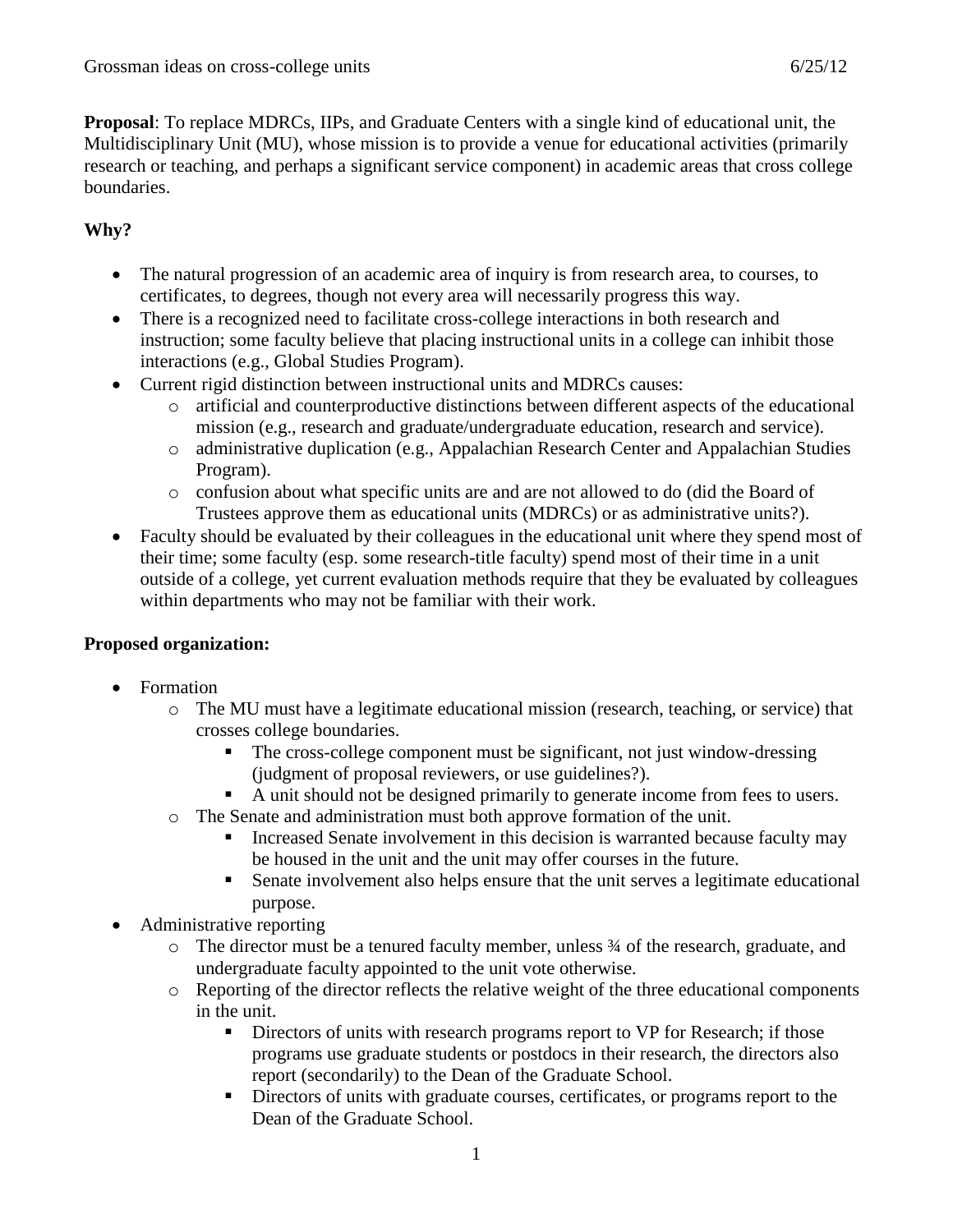- Directors of units with undergraduate courses, certificates, or programs report to the Dean of Undergraduate Studies.
- o The VP for Research, the Dean of the Graduate School, and the Dean of Undergraduate Studies all report in turn to the Provost, the administrator responsible for the overall educational mission.
- o All units have an advisory council made up of deans whose faculty participate.
- o Research-title faculty have 0–100% of their salary line in the multidisciplinary unit, the remainder in a department.
- o Tenured and tenure-eligible faculty have 0–49% of their salary line in the multidisciplinary unit, the remainder in a department.
- Research and informal instruction
	- o The director of the unit appoints tenure-eligible faculty and hires research-title faculty with approval of current research-active faculty.
	- o Research-title faculty supervising graduate students must have appointments in the Graduate School.
	- o Tenure-eligible faculty appointments must be renewed every three years, contingent upon continued participation in the unit's research activities.
- Formal instruction
	- o The Senate must approve all courses, certificates, and degree programs.
	- o Responsible faculty
		- The Dean of the Graduate School appoints unit faculty responsible for the graduate curriculum upon nomination of the program director (may or may not be the same as the director of the MU) with the approval of the current faculty.
		- The director of the MU appoints faculty responsible for the undergraduate curriculum with the approval of the current faculty.
	- o For a unit to offer a degree program, at least *n* tenured or tenure-eligible faculty eligible to teach in that program must have 30% of their salary come from the unit.
		- A faculty member may have a joint appointment between the MU and a regular school or department, with the salary line divided between the two.
		- An MU may buy out part of a faculty member's salary in any given year, transferring that money to the regular school or department.
	- o If the number of faculty drops below *n*, the Dean of the Graduate School or the Dean of Undergraduate Studies is responsible for either rebuilding the faculty or for suspending or abolishing the degree program (subject to Senate oversight).
- Abolishment
	- $\circ$  The procedure for abolishing a MU is the same as the procedure for abolishing any other academic unit. Faculty who have appointments in the MU to be abolished should be given the opportunity to find another unit home.

## **Implementation:**

- All current units that are not departments, schools, or colleges will assess whether their primary purpose is educational and whether they meet the cross-college criterion to be an MDRC.
	- o Directors of units that offer graduate courses, certificates, or degree programs, but that do not already have a graduate faculty consisting of faculty appointed by the Dean of the Graduate School, must develop a list of "founding" graduate faculty and submit it to the Dean of the Graduate School.